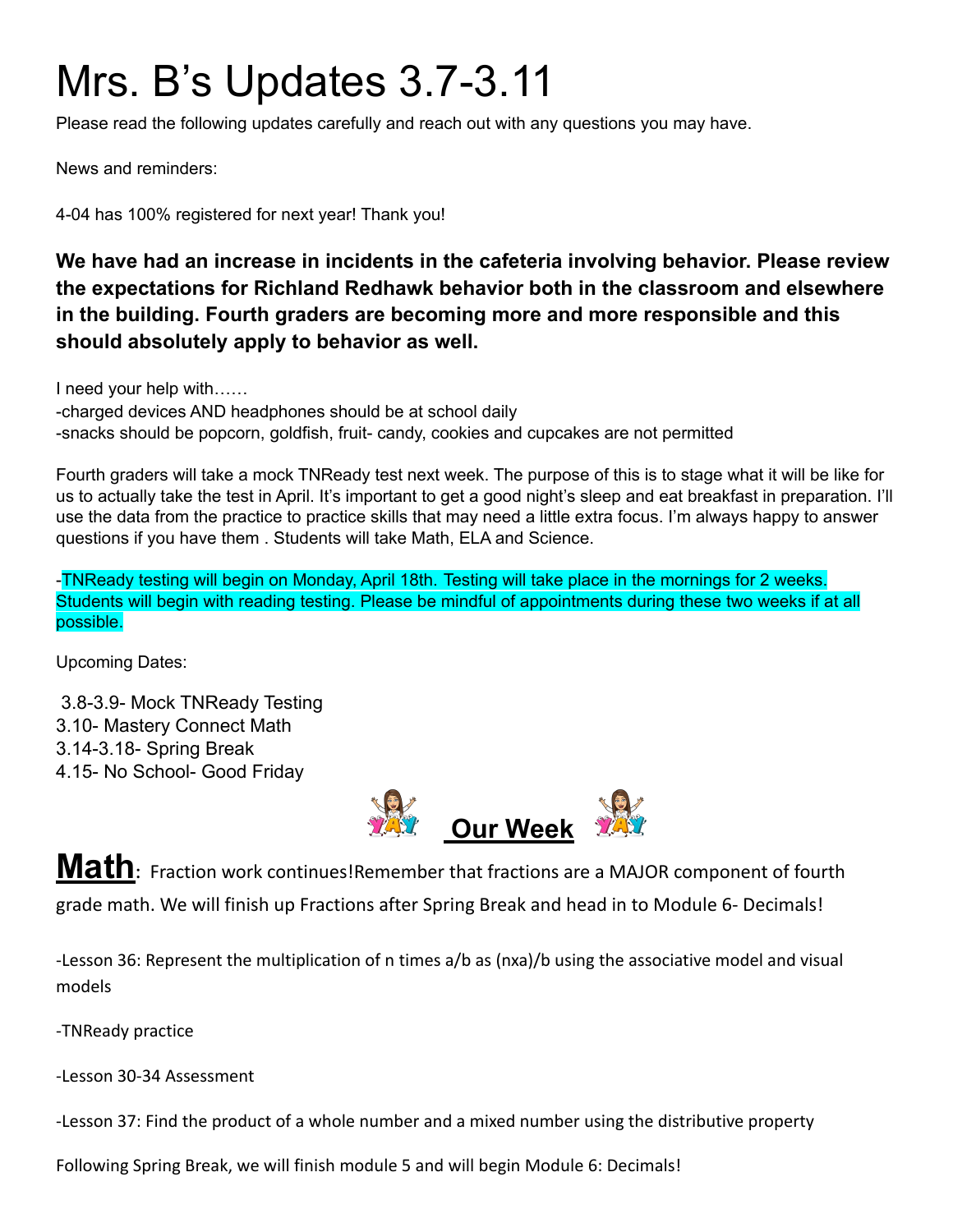Due to TNReady practice test, addition/subtraction fraction test, and end of quarter, NO MATH FACTS this week

We will have another assessment on March 9th covering through Lesson 34.Students have the completed study guide with them to study over the next few days.

I will offer an Extra Credit opportunity during Spring Break for the 4th Quarter. Continue to check grades in PowerSchool. I encourage you to have conversations around your child's learning daily. Please take advantage of Extra Credit when it is offered.

-Students will have homework nightly. It will be written in the agenda daily by the students. A charged device is now part of nightly homework expectation.

## **ELA:**

Reading- Review Standards: RI.4.1 Inferences, RL.4.1 Text Details, RI4.2 Main Idea, RL4.2 Theme

Grammar-Adverbs

Spelling-Words with/en/

Beginning March 21st, students will begin a Reading and Editing Task for homework. More information is to come- be on the lookout

| shaken   | widen  | often  | penguin | ridden |
|----------|--------|--------|---------|--------|
| robin    | wagon  | cousin | raisin  | muffin |
| skeleton | proven | reason | button  | common |
| woven    | sunken | dragon | cotton  | eleven |

## **Social Studies**: **4-01 Chapter 14 A Growing Divide**

**Assignments are linked on [Assignments Tab](https://schools.scsk12.org/Page/14428) of my page on the Richland Website**

Monday: Start Flashcards Ch 14- Due Wednesday Start Study Guide Ch 14- Due Thursday

Tuesday: